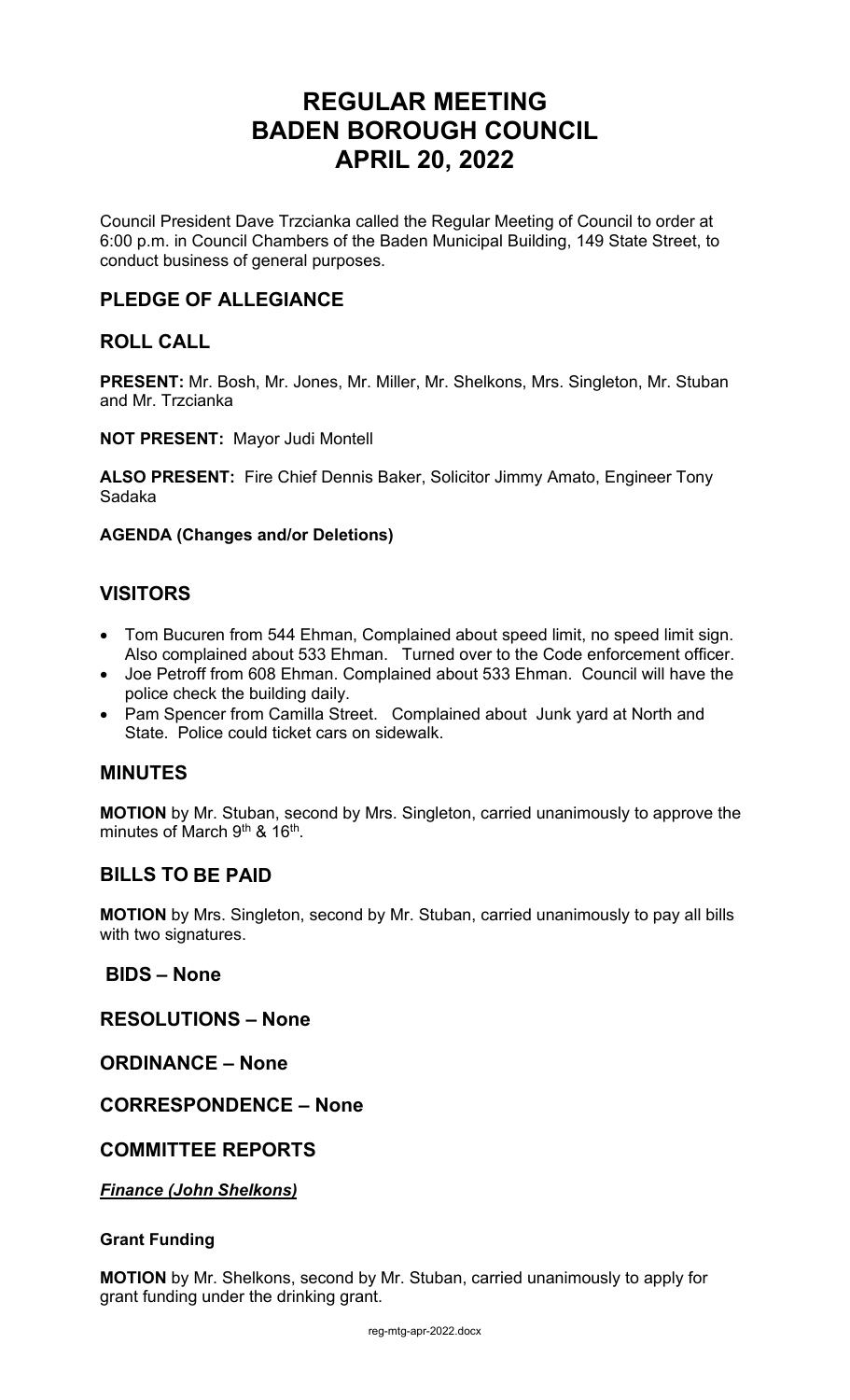# *Public Works, Sanitation & Municipal Authority (John Jones)*

# **Equipment Evaluation**

**MOTION** by Mr. Jones, second by Mrs. Singleton, carried unanimously to approve Ben Jones to Evaluate the Borough Street Dept. Equipment.

# *Technology, Social Media, Library & Community Relations (Joe Bosh)*

# **Repointing of Bricks**

**MOTION** by Mr. Bosh, second by Mr. Jones, carried unanimously to authorize up to \$1,000 to repoint the bricks at the library memorial as an Eagle Scout project.

# **Library Board Resignation**

**MOTION** by Mr. Bosh, second by Mrs. Singleton, carried unanimously to accept the resignation of Agnes Maiuro

### *Administration & Legislation (Doug Miller)*

# **Planning, Zoning and Building Code**

**Motion by** Mr. Miller, second by Mr. Stuban, carried unanimously to authorize, review and change the Borough codes regarding planning, zoning and building.

### **Commercial Inspection Plan**

**Motion by** Mr. Miller, second by Mr. Stuban, carried unanimously to authorize the appropriate personnel to draw up a commercial inspection plan and ordinance.

#### **Manager Ordinance**

**Motion by** Mr. Miller, second by Mr. Stuban, carried unanimously to advertise the Borough Manager ordinance.

# *General Government, Building Property/Grounds, Parks & Rec (Dawn Singleton)*

#### **Concrete Storage Building**

**Motion by** Mrs. Singleton, second by Mr. Stuban, carried unanimously to authorize personnel and financing to build a concrete storage building on borough property.

#### **Resignations from Recreation Board**

**Motion by** Mrs. Singleton, second by Mr. Jones, carried unanimously to accept the resignation of Neish and Thorkmortan from the Recreation Board.

# **Public Safety (Michael Stuban)**

#### **Fire Department Incentive Program**

**Motion by** Mr. Stuban, second by Mrs. Singleton, carried unanimously to enact the Fire Dept. incentive program for the year 2022, not to exceed \$15,000.